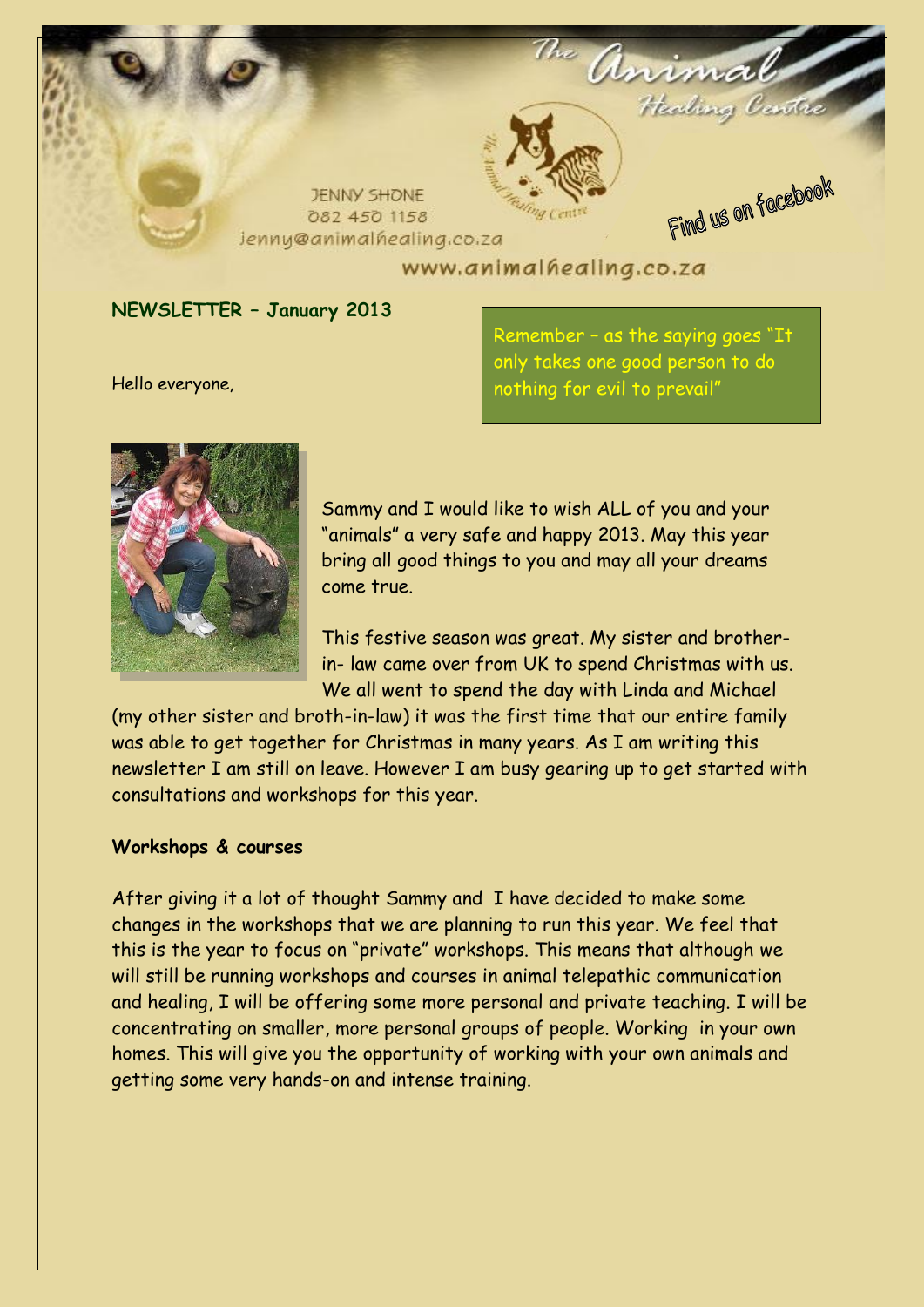In this photo it is hard to decide who is teaching who? Isis seems to be giving



Sammy a good talking too and Sammy seems to be listening.

We have also decided that for this year we would also like to focus a lot more on animal rescue centres. This will not only help the people working in these centres to develop stronger tools that could help the animals they deal with on a daily basis but it will also benefit the animals directly

in ways that you could only emagine. So if YOU know of any animnal rescue centres that would like us to run aworkshops for them, please let us know.

### **Lessons from nature**

Now I want to chat a little about the butterflies and moths. Have any of you noticed all the streams of white butterflies that are busy migrating? They have been seen in great numbers (Hundreds and thousands) all travelling in the same direction. Isn't nature amazing!!!

We could use these butterflies and moths as a lesson in life. They just prove that there is no such thing as "death", only life and life after life.

The caterpillar which is sluggish and has quite a heavy energy around it (Just like us humans) will eventually slow right down and build his cucoon isolating himself from everything around him. This cocoon also acts as a protection around the catterpillar. Protecting him from preditors. Then before you know it he emerges from his cucoon as a beautiful butterfly. This butterfly is light, cheerful and beautiful to look at. When this butterfly is ready she will lay eggs and once again a caterpillar is borne. Then the whole process begins all over again. How often do we put a cocoon around us and shut off everyone else in an effort to protect ourselves?

As WE get nearer our time to cross, our bodies become slow and eventually we become the cucoon that houses the soul. As soon as we are ready we emerge as beautiful souls (the butterfly) to soar above and spread our light where it is needed the most. Then one day we re-enter into this physical world just like the caterpillar, to start our lives and a new set of experiences all over again.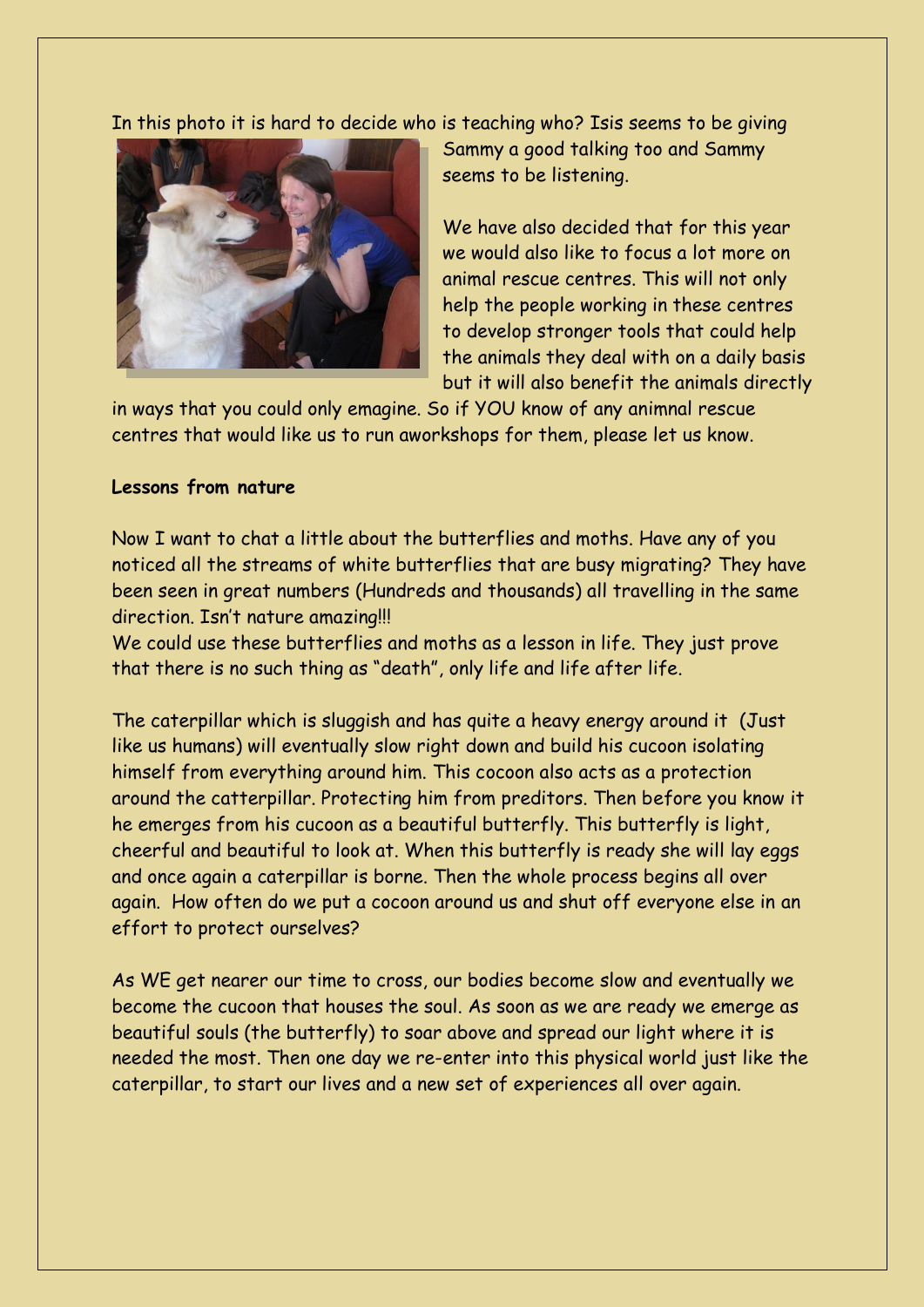



Very often our biggest lessons come in the form of "challenges" that we need to overcome.

It is not about the "lessons" we THINK we need to learn but it is more about how we "deal" with these experiences that lead to our biggest spiritual growth.

Nature is amazing!!! Lets try to be open, more aware and recognise the lessons that nature and the animals are there to teach us.

Every one has something to learn and everyone has something to teach. This includes the aniamls and plants around us.



# **Enzo's lesson**

No matter what is going on in your lives, or what YOU decide to do with your lives. Never forget to "play" (as Enzo is demonstratinig above) Enzo says "Playing is just as important as eating. It is food for the soul. By remembering to play you will be keeping yourself young and healthy. Your soul will be happy and you will feel free"

WE are responsible for our own decisions. We can either choose to ENJOY our lives or we can choose to let our stresses take over our lives. No one else can make the decesions that will effect OUR oun lives and make US happy.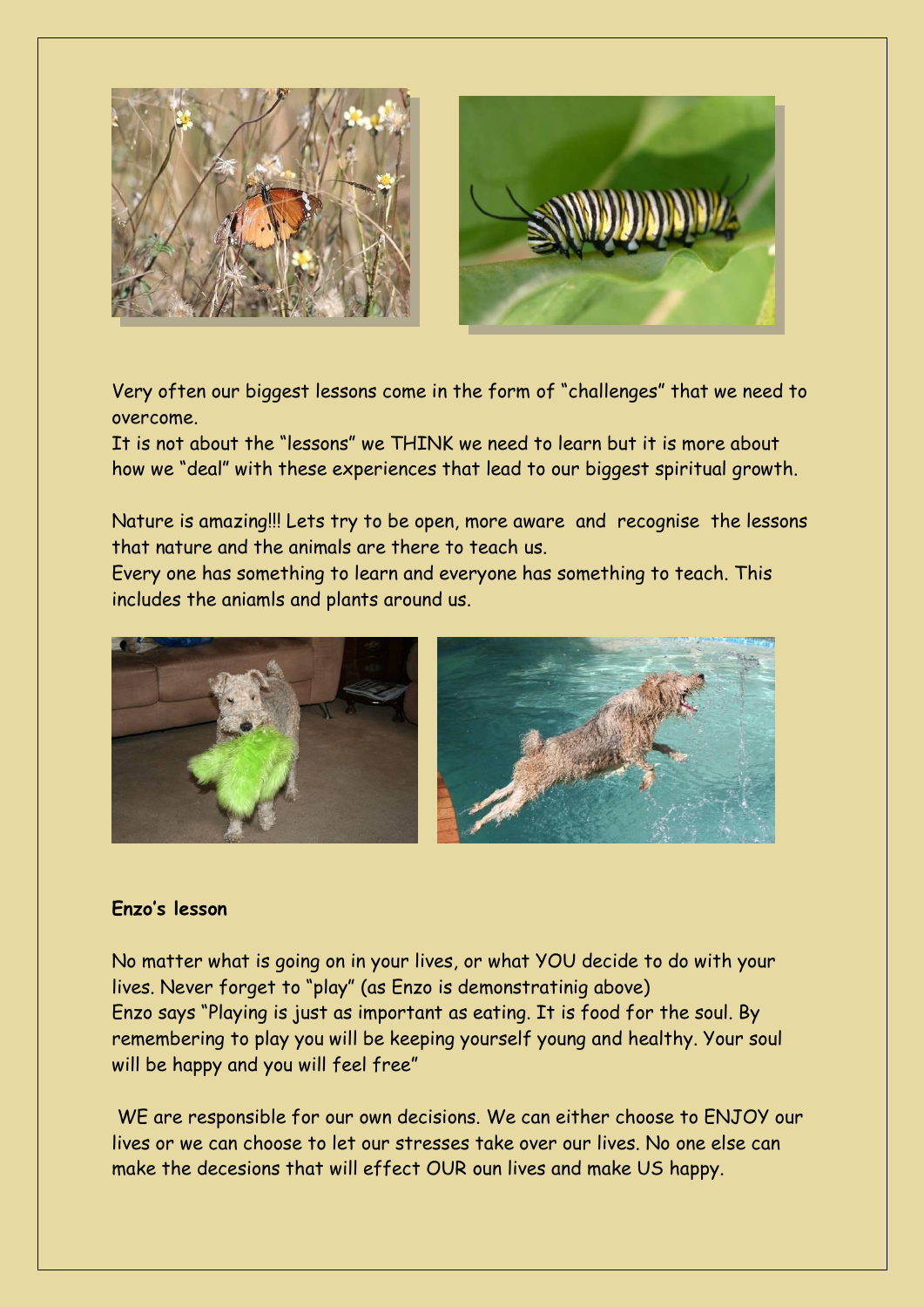## **Thank you and congratulations:**

A huge big thank you goes to Laverne for handling ALL my consultations while I was on leave over december. You have done an amazing job Laverne and I am so grateful.

Laverne has taken all the information in animal communicating and healing that she has learnt over the past few years and started her own business. Although she still has a full time job, every spare moment she has she puts into communicating and healing the animals that come to her for consultations. Often working well into the night. She specialises in radionics treatments for people and animals. She has an amazing affinity with animals and a deep understanding.

If anyone needs to get hold of her for consultations here are her contact details - [laverne.hyman@standardbank.co.za](mailto:laverne.hyman@standardbank.co.za) or call her on 076 200 1085

Well done Laverne. Good luck and thank you!

The next person I would like to thank is Hannah. She has tirelessly handled all the tracking of lost animals for us over the festive season. There have been quite a few animals lost over this period . As we have mentiioned before tracking is THE most difficult and stressful part of an animal communciatore work. I take my hat off to Hannah for doing this and making it her responsibility to help people "find" their lost animals.

Hank you Hannah for all your efforts.

Here are Hannahs contact details – [soulwispererhealer@gmail.com](mailto:soulwispererhealer@gmail.com) or 082 525 1250

#### **Tracking changes**

Sammy and I have decided to make some changes to the tracking section of The Animal Healing Centre. For the past few years, Sammy has acted as the pointof-contact for all tracking requests: receiving the request, sending information to the human on how the process works, receiving the photograph, liaising with the trackers to see who is available and either sending the photograph to a tracker, or in the case of a tracker not being immediately available, liaising with the human on the delay until a tracker comes available. This demands a lot of time and attention, which Sammy will not have as freely available this coming year.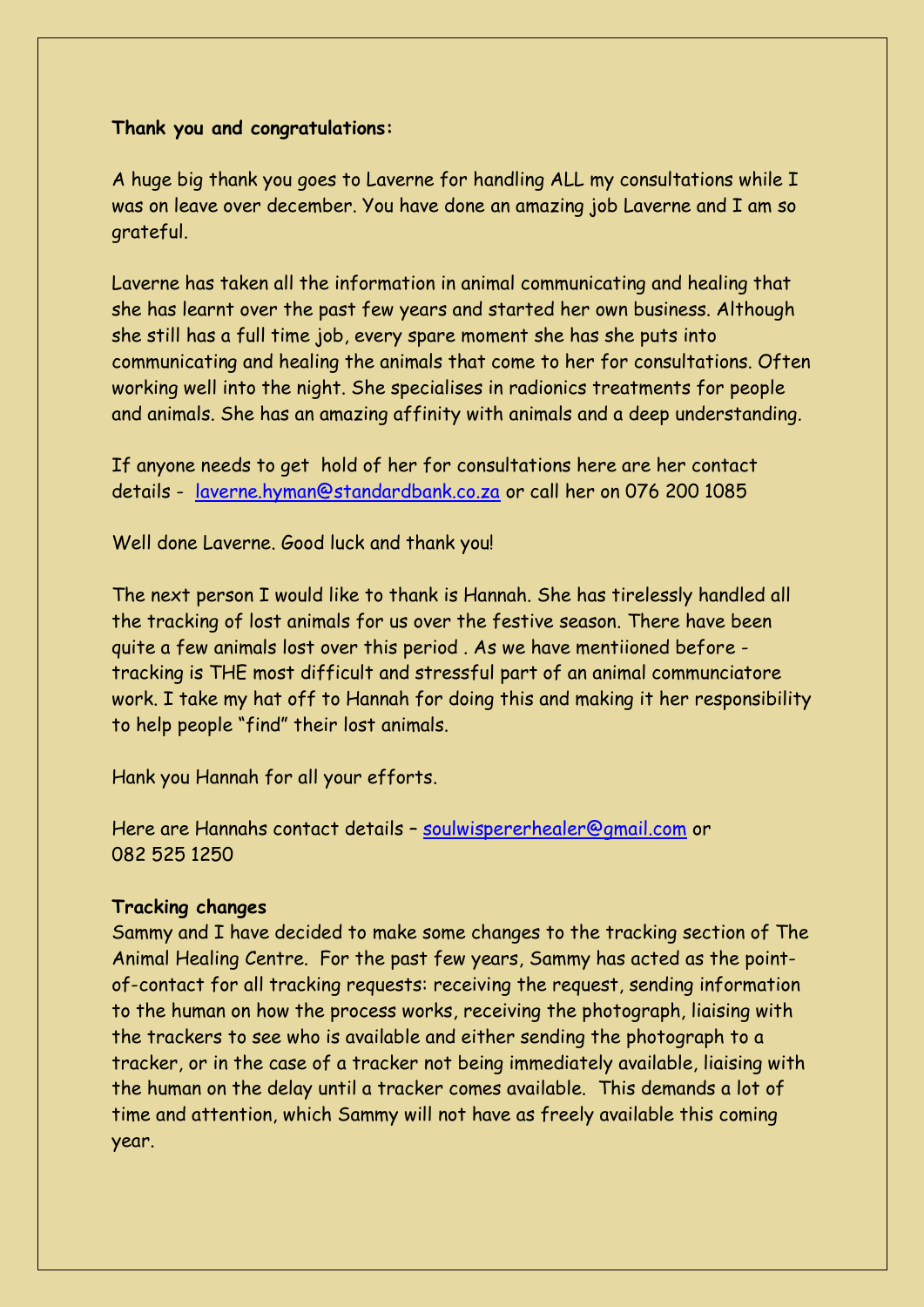So after some deliberation, we decided to change our service to that of a referral service, in that we will list the names and email addresses of communicators who wish to be listed as trackers, and those humans requiring a tracking can contact them direct. This will speed up the process significantly, as Sammy felt a large part of the delay was due to the bottleneck created by going through her. Sammy will still be available for the occasional tracking and she has put a section on our website explaining how YOU can guide your own animals home if they disapear.

## **Get togethers**

In December 2012, we had a get-together at the Johannesburg Zoo, and were all remarking how nice it was to get together and bemoaning the fact that we do it so seldom. Many of those that attended on the day were people very close to our hearts, and naturally all had a huge love for animals, and so it felt really special to get together with so many like-minded souls, and share our experiences and insights and the wisdom unique to each of us.

Because of this, we've decided to have a get-together every quarter of the year, either at a rescue shelter or zoo, with the aim of gathering together likeminded individuals to share a morning, or a day, connecting with each other, doing a group meditation, and working with the animals of the venue chosen, to help them through communication and healing, as well as to help ourselves through communication and healing.

Our first such get-together will be on the 2<sup>nd</sup> February at the Husky Rescue Centre in Fourways from 10h00 until around 13h00. Bring a picnic lunch and a blanket / chair to sit on. Please confirm if you would like to join us, so that we have an idea of the number of guests.

You are most welcome to join us for the day, even if you are not a communicator or animal healer. Everyone is most welcome to come and share the experience with us, come and chat to us, do the meditation with us, and share your love of animals with the shelter dogs.



## **Sammy's Snippets**

Hi to all those beautifully vibrating souls out there,

Hands up those who are not surprised to have survived the "end of the world" on  $21<sup>st</sup>$  December...! Though perhaps it did and we are not conscious of it ending and are living in a parallel dimension…. AAAAH, who cares, good enough reason just to live in the moment!

Welcome to 2013, the Chinese year of the snake. In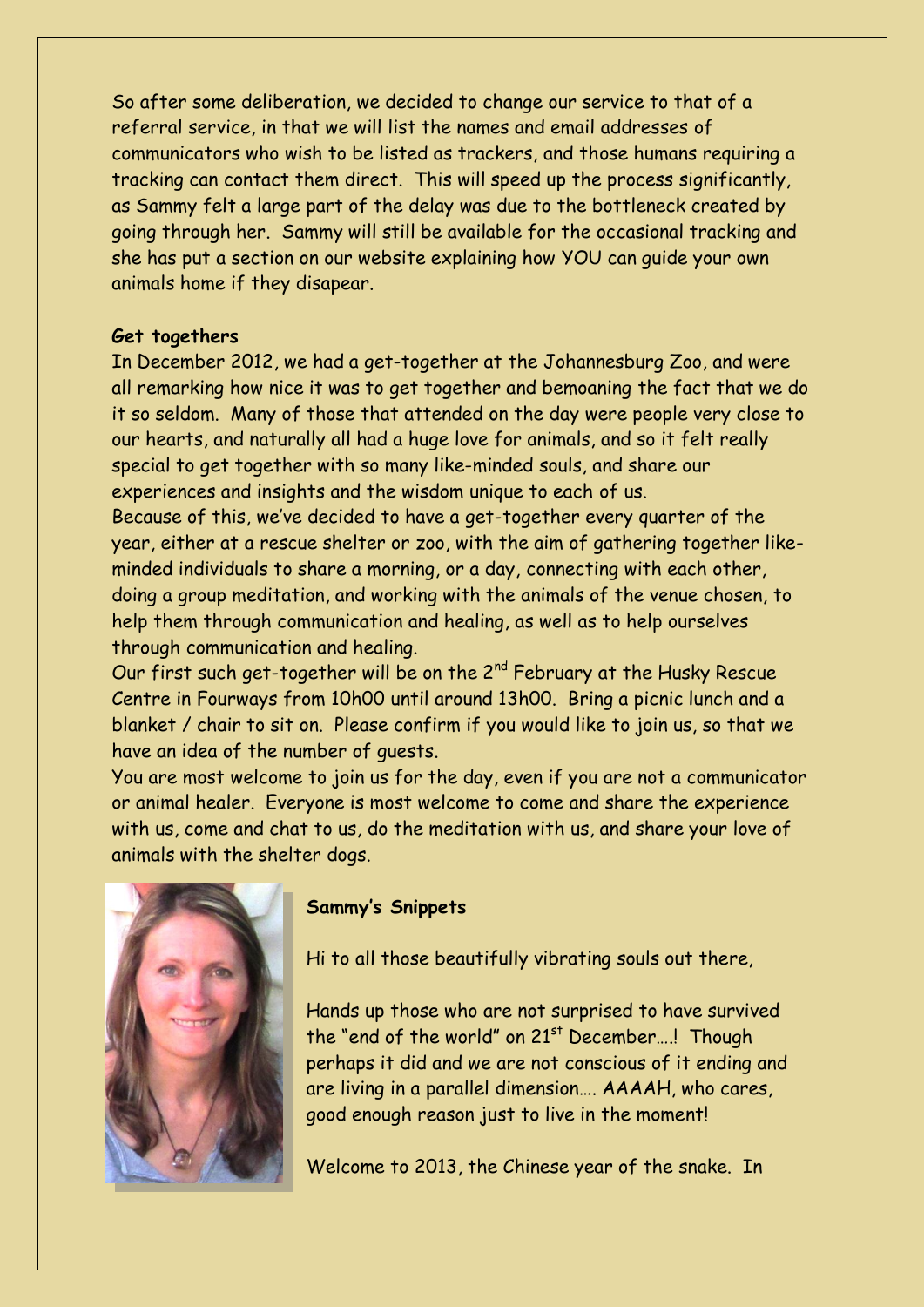Chinese astrology, the snake is associated with beauty and wisdom.

In numerological terms, the number six (adding the numbers of the year together to get one digit, i.e. 2+0+1+3 = 6), is about abrupt changes relating to power and many previous years adding to the number six saw many coups, governments toppling, riots, assassinations etc. Good news, though, is that history has also shown that a number six year, under the influence of the snake (as this year is) is about a more gradual change, bringing the wisdom of the snake to influence the change. The number six is also about **Creativity.** Caring for neighbors. Family. Friendship, love, marriage. Responsibility for others, mutual aid. Ability not only to take but to give. Find the benefits of actions. Interaction and constructive dialogue with partners in business and in the family. Craving for art and education. Understanding and desire to be understood. Reciprocity in all.

Over Christmas, I was away with the family, it having been decided to bury my father-in-law's ashes at the fishing farm he loved so much. I went for a walk around the farm one day, spent some time in a forest in quiet contemplation, doing a meditation, whereafter I found myself surrounded by zebra (real ones, not in my meditation!). They each looked so similar and yet I could quickly see the differences coming out in their personalities. There was the cheeky little one, giving his mom heart attacks by jumping up and running past me several times, the daddy who was being very cool and very proud, the teenagers, one peeking over the back of the other one, watching me in fascination, but only while my back was to them. I sat with them for a bit, and then connected to their group energy. "What message do you bring to humanity?", I asked, "what can I learn from you today?". The message that came back was that it doesn't matter what we look like on the outside, its what's inside that's really important. None of the zebra's feel unimportant because they look the same, they don't lose their sense of individuality, even though they are part of a closely bonded group energy. And that may be something humans lose in the process of trying to fit into society.

As humans, we have created a society with rules, regulations, norms and boundaries, which we strive to fit into, paradoxically while trying to constantly look different on the outside, but only so different. In the process, many of us lose our sense of individuality, we give up our very special-ness to conform, to fit in, to become part of the norm. But we don't have to, we can keep that special, unique part of ourselves, and if it translates into being seen as "odd", "eclectic", "new-age" or just plain "weird", then so be it. We will be human no matter what, just as a zebra will always be a zebra and I feel we need to strive to accept that we are part of the global species, humanity, rather than trying to conform to society, which was created by us over thousands of years but which